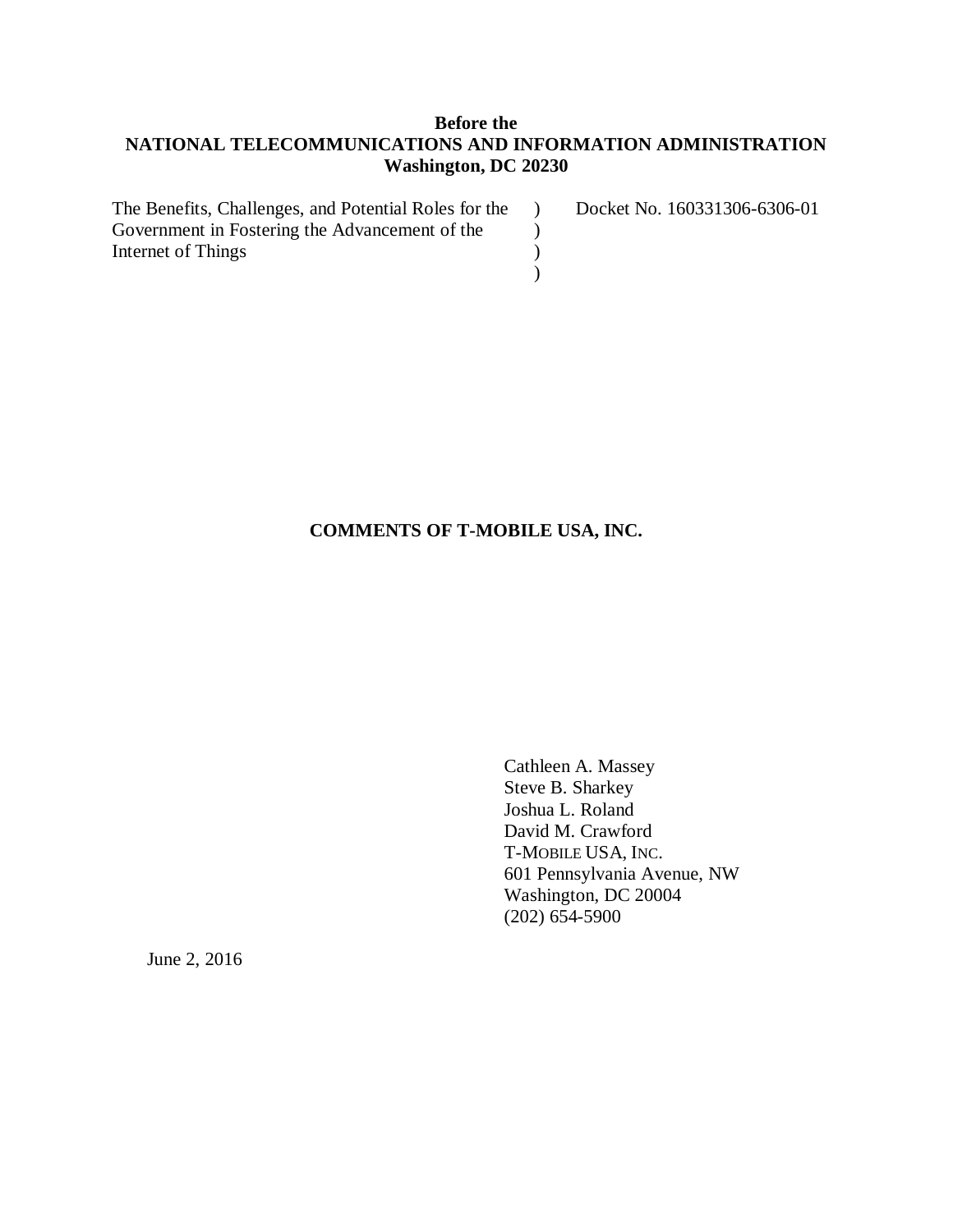# **TABLE OF CONTENTS**

| II.       |                                                                                 |
|-----------|---------------------------------------------------------------------------------|
| A.        | Making Access to Critical Spectrum Resources Available to Competitive Mobile    |
| <b>B.</b> | IoT Privacy and Security Regulations Should Not Impede the Development of       |
| C.        | Technology Neutrality Will Provide the Capacity Necessary to Meet the Exploding |
| III.      |                                                                                 |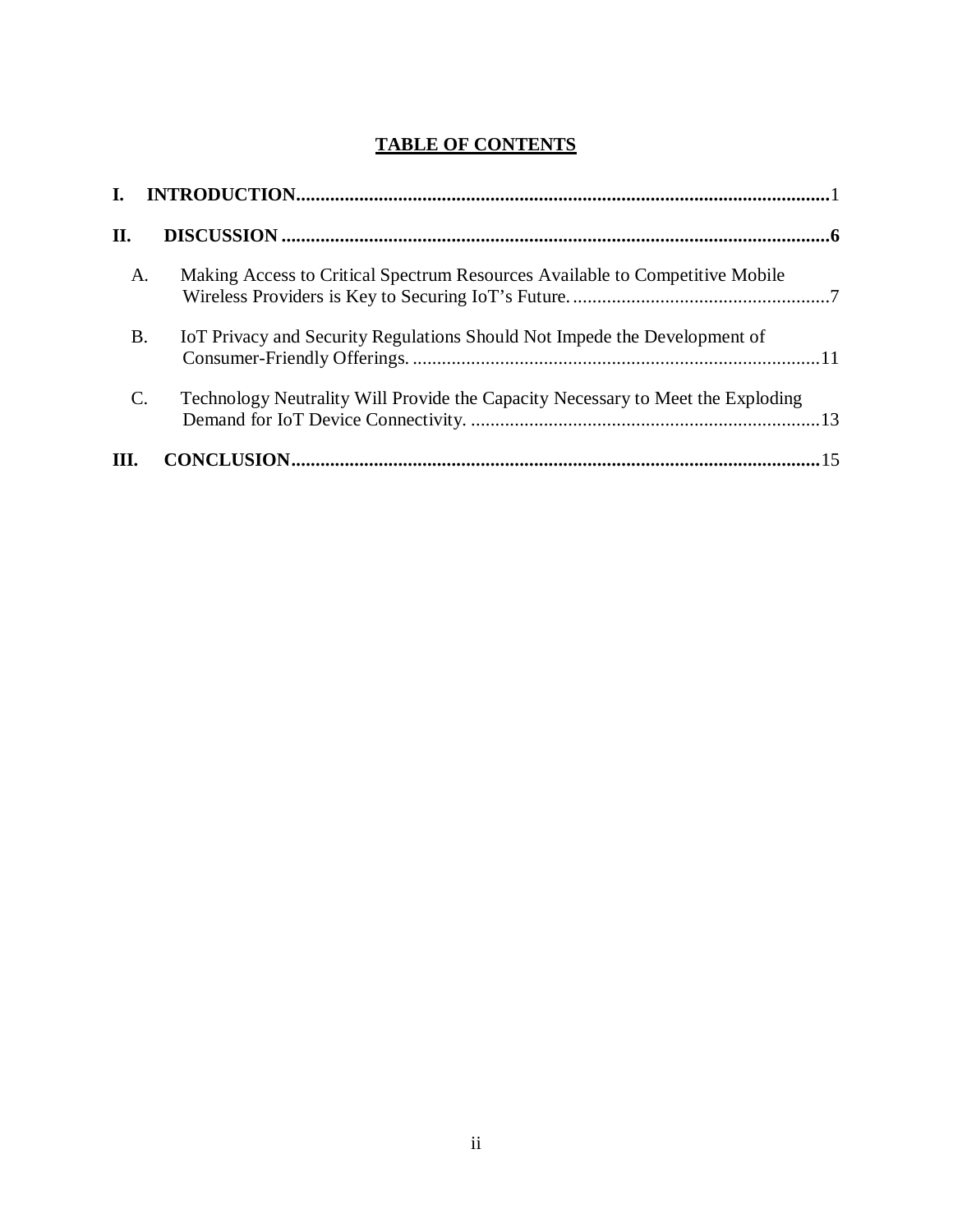## **Before the NATIONAL TELECOMMUNICATIONS AND INFORMATION ADMINISTRATION Washington, DC 20230**

 $\lambda$  $\mathcal{L}$ ) )

The Benefits, Challenges, and Potential Roles for the Government in Fostering the Advancement of the Internet of Things

Docket No. 160331306-6306-01

### **COMMENTS OF T-MOBILE USA, INC.**

T-Mobile USA, Inc. ("T-Mobile")<sup>1</sup> submits these comments in response to the National

Telecommunications and Information Administration's inquiry regarding the current

technological and policy landscape related to the Internet of Things ("IoT").<sup>2</sup> T-Mobile outlines

its experience in the IoT marketplace and highlights several actions the federal government can

take to accelerate the social and economic benefits a more connected society can offer.

## **I. INTRODUCTION**

IoT, the network of physical objects connected to each other and the Internet, is a large and growing market made up of billions of devices spread across the globe. The IoT market is expected to grow from \$655.8 billion in 2014 to \$1.7 trillion in 2020.<sup>3</sup> The number of IoT

T-Mobile USA, Inc. is a wholly owned subsidiary of T-Mobile US, Inc., a publicly traded company.

<sup>&</sup>lt;sup>2</sup> See The Benefits, Challenges, and Potential Roles for the Government in Fostering the Advancement of the Internet of Things, 81 Fed. Reg. 19,956 (Apr. 6, 2016) ("*Notice*"). The initial deadline to submit comments was May 23, 2016, but NTIA subsequently extended the comment deadline to June 2, 2016. *See* The Benefits, Challenges, and Potential Roles for the Government in Fostering the Advancement of the Internet of Things, 81 Fed. Reg. 29,254 (May 11, 2016).

<sup>&</sup>lt;sup>3</sup> Steven Norton, *Internet of Things Market to Reach \$1.7 Trillion by 2020: IDC*, WALL ST. J., June 2, 2015, http://on.wsj.com/1BGNar2.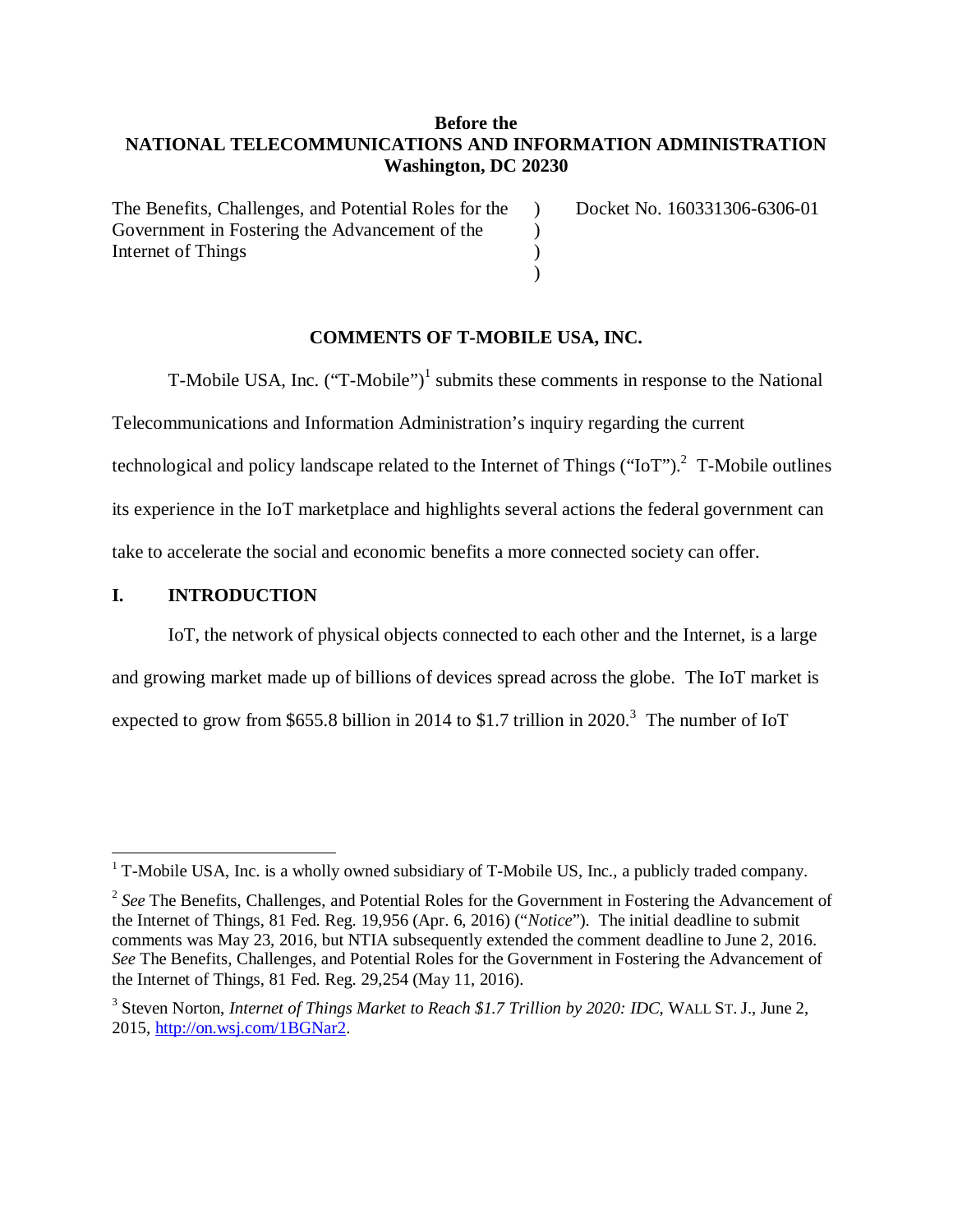devices is projected to grow from five billion to nearly 25 billion over the same period.<sup>4</sup> In the European Union, the market value of IoT is expected to exceed one trillion euros in 2020.<sup>5</sup>

Connected devices, such as Automatic Teller Machines, have enhanced economic growth since the 1970s.<sup>6</sup> Starting in 2008, the steady progression of connected devices has led to more objects being connected to the Internet than people.<sup>7</sup> Today, the current and expected use cases for IoT are wide and varied. IoT use cases include:

- Human health and fitness Wearable devices that monitor health and wellness are now commonplace.<sup>8</sup> Ingestible and injectable products likewise have the potential to offer less invasive alternatives to many surgeries with speedier recovery times.<sup>9</sup>
- Home Applications include smart thermostats with sensors that adapt to users' behavior,<sup>10</sup> appliances that perform chores autonomously<sup>11</sup> and security cameras.<sup>12</sup> IoT

6 *See* Bernard Marr, *17 'Internet of Things' Facts Everyone Should Read*, FORBES, Oct. 27, 2015, http://onforb.es/1sOk3EJ.

<sup>&</sup>lt;u>.</u> 4 BI Intelligence, *Here's How the Internet of Things Will Explode by 2020*, Apr. 28, 2016, http://read.bi/1T7miI7.

<sup>5</sup> STEFANI AGUZZI, *ET AL*., FINAL REPORT: DEFINITION OF A RESEARCH AND INNOVATION POLICY LEVERAGING CLOUD COMPUTING AND IOT COMBINATION 10 (2014), http://bit.ly/1lcPwfV.

<sup>7</sup> *Id.* 

<sup>8</sup> *See, e.g.*, Steven Musil, *Ownership of wearable devices has doubled since 2014, study finds*, CNET (May 12, 2016), http://cnet.co/1THwck4 (citing to a survey by PriceWaterhouseCoopers that found that the adoption rate for wearable devices has grown from 21 percent to 49 percent since 2014); *Cisco Visual Networking Index: Global Mobile Data Traffic Forecast Update, 2015–2020 White Paper*, CISCO (Feb. 1, 2016), http://bit.ly/1W26UQo (estimating that by 2020 there will be 601 million wearable devices globally, growing five-fold from 97 million in 2015).

 $^9$  McKinsey Global Institute, The Internet of Things: Mapping the Value Beyond the Hype 37 (Jun. 2015), http://bit.ly/213q3VE ("*McKinsey IoT Report*").

<sup>10</sup> *See, e.g.*, Cynthia Dizikes, *Smart Thermostat Program Could Cut Energy Bills*, CHI. TRIB., Oct. 8, 2015, http://trib.in/1jet6Kj.

<sup>11</sup> *See, e.g.*, Tom Howells, *A Guided Tour to the Internet of Things: The Connected Home*, FRAUD & TECH. WIRE, Nov. 11, 2015, http://bit.ly/1TCyGTZ (noting that 18 percent of vacuum sales are robotic vacuums that can be programmed to start at a certain time and use sensors to navigate around the house).

<sup>12</sup> *See, e.g.*, *Snapdragon Smartens Up Next-Gen Sense IoT Security Camera*, QUALCOMM (Mar. 10, 2016), http://bit.ly/20xCdF2.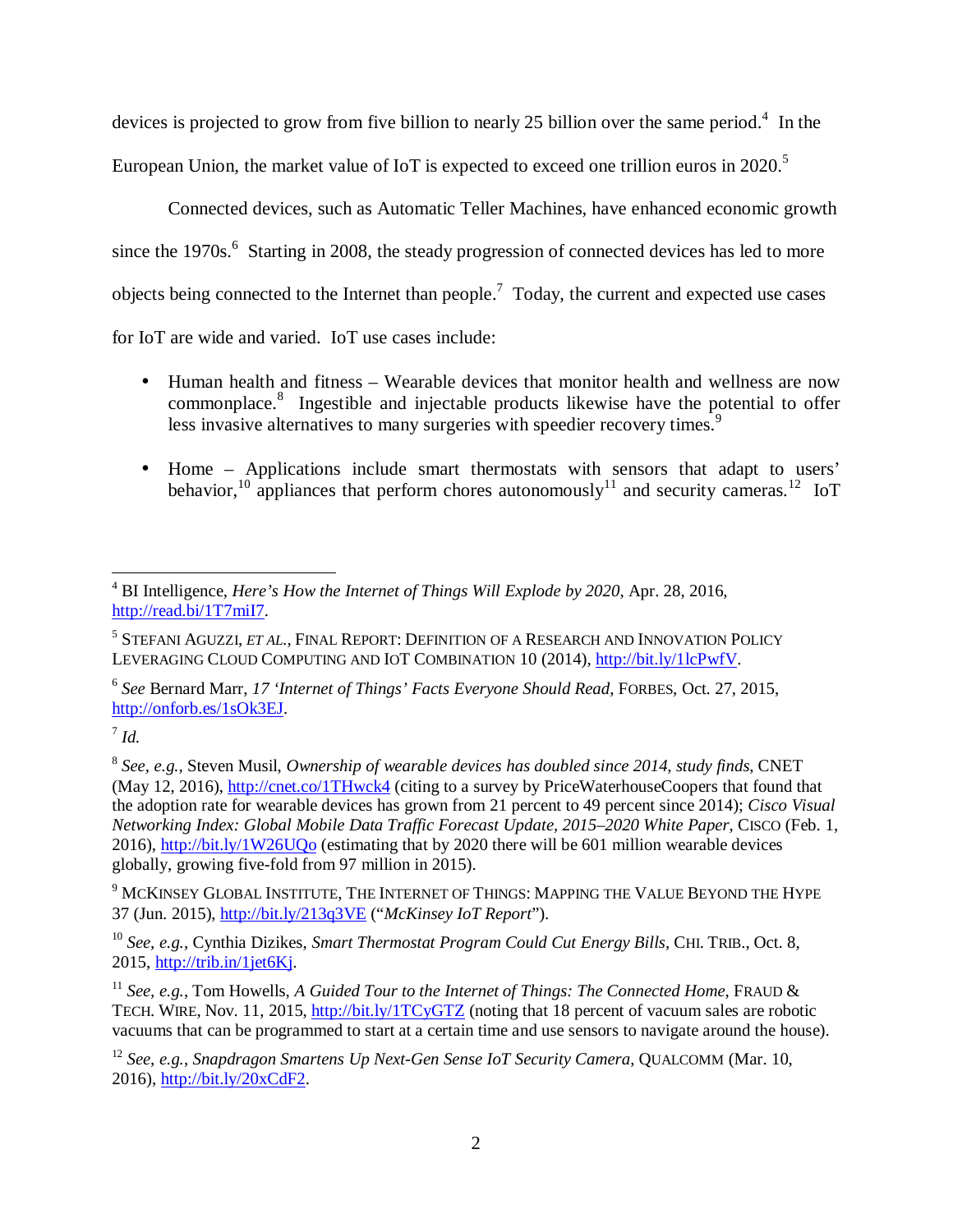energy management devices are expected to reduce energy consumption by 20 percent, while automated appliances could reduce the time spent on chores by 17 percent.<sup>13</sup>

- Office Office IoT devices are used to save energy and promote security. Over the coming years office IoT devices are expected to lead to productivity improvements through activity monitoring and augmented reality.<sup>14</sup>
- Factory Factory IoT use cases include health and safety sensors, equipment that automatically maintains itself and adjusts based on production and supply chain optimization and automatic quality control.<sup>15</sup> More than one-third of U.S. manufacturers are already using smart sensors to enhance their manufacturing and operating processes.<sup>16</sup>
- Retail In the retail environment, IoT devices can allow customers to check out automatically as they leave the store, track customers to improve service and reduce shoplifting, monitor and replenish inventory and offer real-time personalized promotions.<sup>1</sup>
- Worksite The commodities and construction industries have led the way in adopting IoT technologies such as self-driving trucks at large mining sites and robotic equipment on offshore drilling rigs. $18$
- Vehicles Analysts expect a significant increase in the number of connected automobiles over the next five years. One analyst estimates that by 2020 there will be a quarter of a billion connected vehicles on the road, enabling new in-vehicle services and automated driving capabilities.<sup>19</sup> Autonomous vehicles could vastly reduce the number of

<sup>15</sup> *McKinsey IoT Report* at 67.

<sup>16</sup> Bobby Bono & Gardner Carrick, *The Internet of Things has Arrived in America's Factories*, PWC INDUSTRIAL INSIGHTS (Feb. 24, 2015), http://pwc.to/1TxTWIb.

<sup>17</sup> See, e.g., JONATHAN GREGORY, THE INTERNET OF THINGS: REVOLUTIONIZING THE RETAIL INDUSTRY (2015), http://bit.ly/1XSHh83; *McKinsey IoT Report* at 57.

<sup>18</sup> *See, e.g.*, Charles Clark, *Australian Mining Giant Rio Tinto is Using These Huge Self-Driving Trucks to Transport Iron Ore,* BUS. INSIDER, Oct. 19, 2015, http://read.bi/1WN639Y; Clay Dillow, *The Newest Tool for Offshore Exploration: Ocean-Going Drones,* FORTUNE, Jul. 11, 2014, http://for.tn/1wj74VF; *McKinsey IoT Report* at 74.

<sup>19</sup> Press Release, Gartner, Gartner Says By 2020, a Quarter Billion Connected Vehicles Will Enable New In-Vehicle Services and Automated Driving Capabilities (Jan. 26, 2015), http://gtnr.it/15C6LPr.

 $\overline{a}$ <sup>13</sup> *McKinsey IoT Report* at 51.

<sup>&</sup>lt;sup>14</sup> *Id.*; *see also* Press Release, PriceWaterhouseCoopers, Wearable Technology Future is Ripe for Growth – Most Notably among Millennials, Says PwC US (Oct. 21, 2014), http://pwc.to/1ZYeEct (study found that "seventy-seven percent of respondents said an important benefit of wearable technology is its potential to make us more efficient and more productive at work").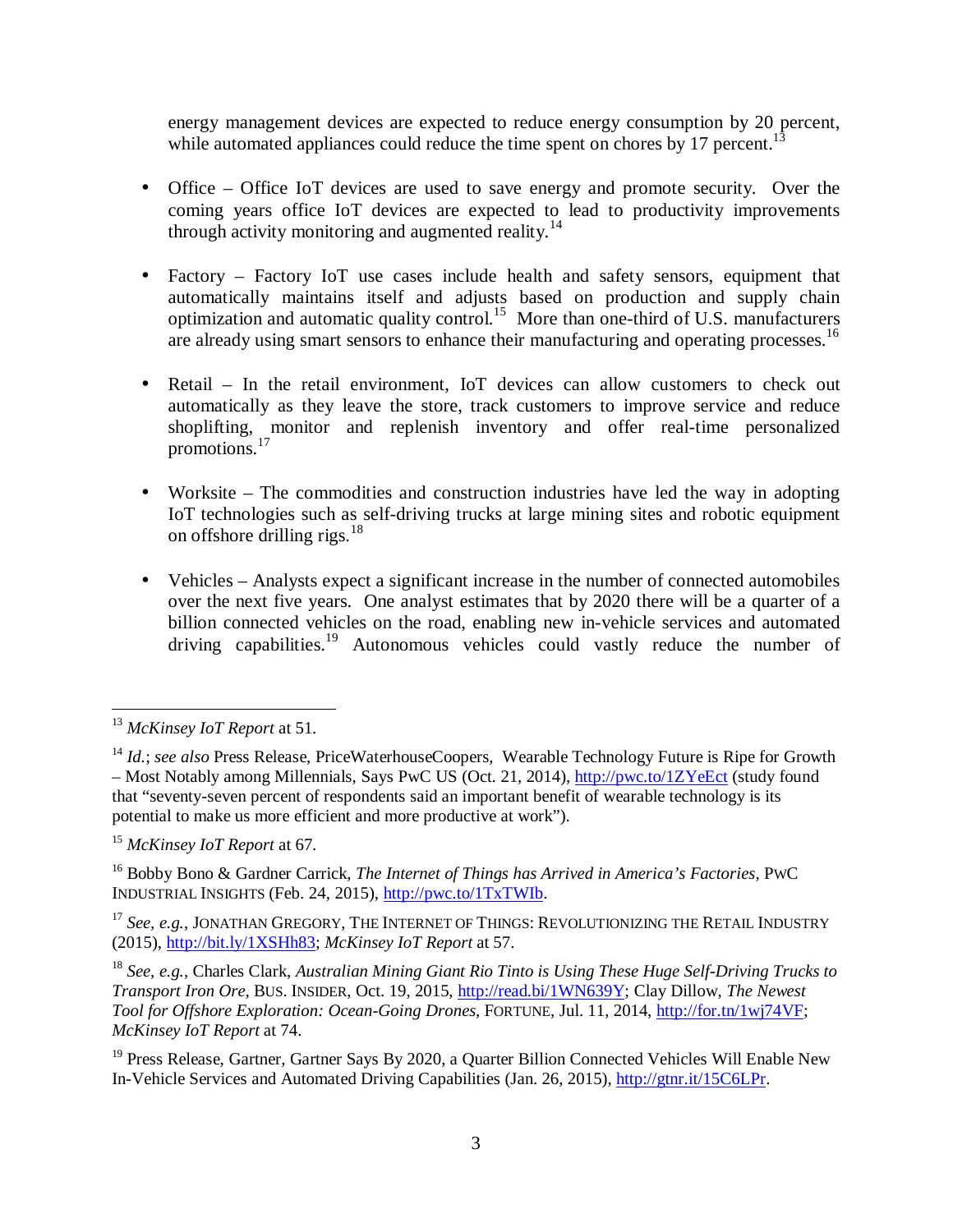automobile accidents<sup>20</sup> while reducing fuel use by as much as 15 percent.<sup>21</sup> Other modes of transportation, such as ships, airplanes and railroads, will also become more efficient and experience fewer accidents.<sup>22</sup> Even without considering self-driving technology, IoT has the ability to prevent low-speed collisions, potentially reducing auto insurance premiums by  $25$  percent.<sup>23</sup> Insurance companies are also beginning to use IoT devices to assess more nuanced fees for coverage based on a driver's mileage and driving<br>behavior.<sup>24</sup> Manufacturers can install IoT devices that automatically diagnose Manufacturers can install IoT devices that automatically diagnose automobile malfunctions and provide maintenance recommendations as well.<sup>25</sup>

• Cities – Cities have many potential uses for IoT devices, such as pollution monitoring, infrastructure management, traffic management and crime monitoring and prevention.<sup>2</sup> Combined, these applications have the potential for a direct annual economic impact of between \$930 billion and \$1.7 trillion by  $2025.<sup>27</sup>$ 

T-Mobile launched its IoT program in 2005 and created a dedicated IoT team in  $2008.<sup>28</sup>$ 

Today, T-Mobile provides IoT solutions for fleet management, connected cars, utilities,

healthcare services and consumer points of sale, among other use cases.<sup>29</sup> Vinli, for example, is

a manufacturer of a plug-and-play connected car solution that partnered with T-Mobile to

provide the wireless connectivity for its devices.<sup>30</sup> More recently, Twilio partnered with T-

Mobile and launched "Twilio Programmable Wireless," a SIM-based solution that expands the

 $\overline{a}$ 

<sup>25</sup> *Id.* at 82-84.

<sup>&</sup>lt;sup>20</sup> See, e.g., Adrienne Lafrance, *Self-Driving Cars Could Save 300,000 Lives Per Decade in America*, THE ATLANTIC, Sept. 29, 2015, http://theatln.tc/1VpZ3La.

<sup>21</sup> *McKinsey IoT Report* at 91.

*<sup>22</sup> Id.* at 96.

<sup>23</sup> *Id.* at 84.

<sup>24</sup> *Id.* at 83.

<sup>26</sup> *See, e.g.*, Bernard Marr, *How Big Data and the Internet of Things Create Smarter Cities,* FORBES, May 19, 2015, http://onforb.es/1OUXzLD.

<sup>27</sup> *McKinsey IoT Report* at 89.

<sup>&</sup>lt;sup>28</sup> About Us, T-Mobile Internet of Things,  $\frac{http://bit.ly/22nP4ew}{http://bit.ly/22nP4ew}$  (last visited May 20, 2016).

<sup>&</sup>lt;sup>29</sup> See Industries, T-Mobile Internet of Things, http://bit.ly/1QLodRL (last visited May 20, 2016).

<sup>30</sup> Matt Burns, *Connected-Car Startup Vinli Raises \$6.5M From Samsung, Cox Automotive, and More*, TECHCRUNCH, June 8, 2015, http://tcrn.ch/1FLrv1B.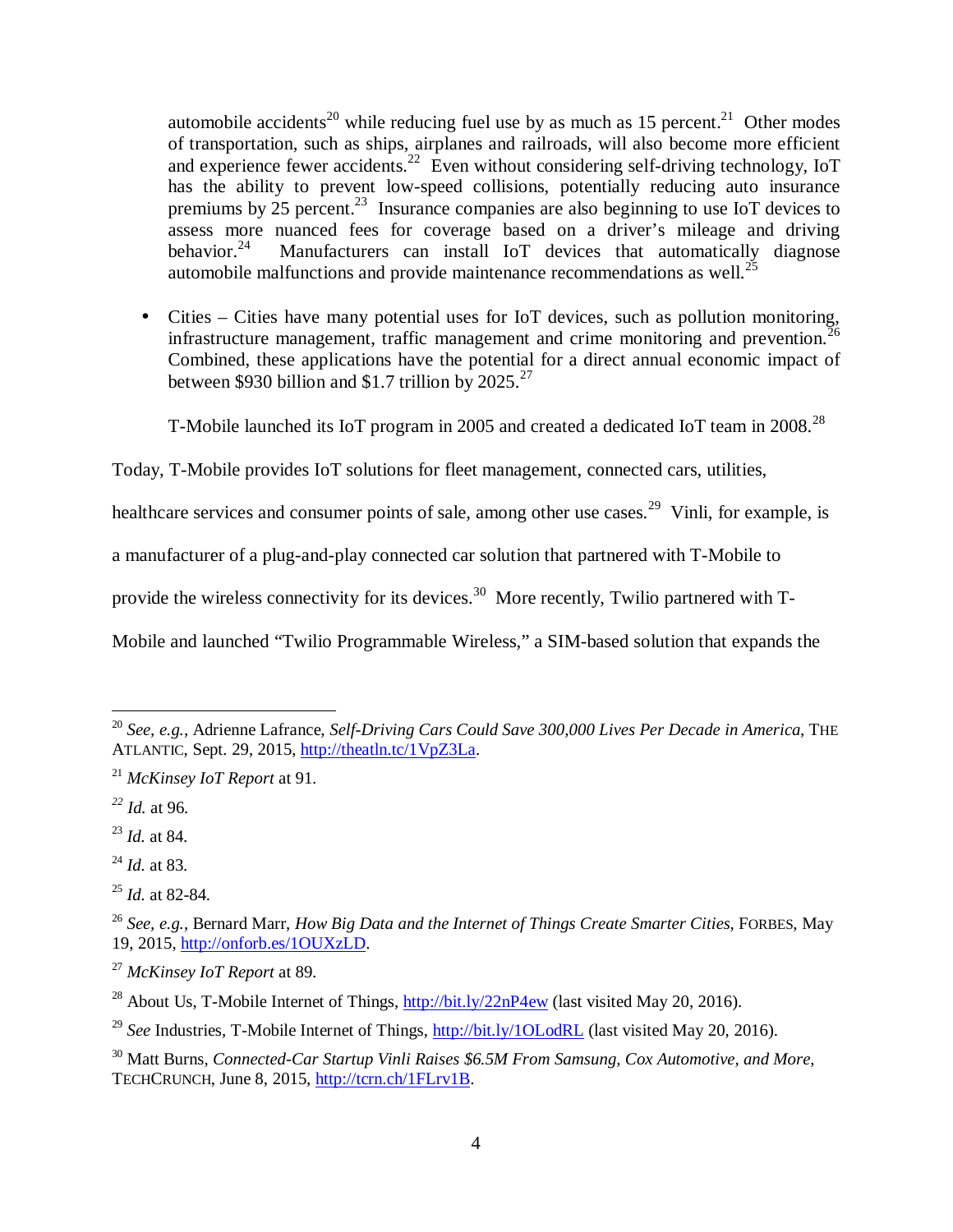availability of mobile wireless broadband connectivity for IoT devices.<sup>31</sup> Twilio Programmable Wireless reduces IOT devices' reliance on Wi-Fi networks and provides ubiquitous, lower-cost broadband connectivity anywhere, increasing device scalability and marketability.

After almost a decade of experience in the IoT market, T-Mobile recently began applying its Un-carrier model of industry disruption to IoT and developed several innovative solutions to customer pain-points. To ease the transition from the large embedded base of 2G connected devices to next-generation technology, for example, T-Mobile launched 2G-M2M, which is a modified version of its 2G network that will maintain 2G service for T-Mobile's IoT customers through  $2020^{32}$  IoT has historically involved low-cost, very long-lived devices, which has tended to require a heavy reliance on last- or prior-generation technology. More recently, however, IoT devices have begun to transition to LTE for additional cost savings, greater reliability and superior performance.<sup>33</sup> T-Mobile's 2G-M2M offering helps simplify this transition. T-Mobile has also launched a nationwide, CAT-1 ready LTE network.<sup>34</sup> CAT-1 LTE is a slimmed-down, more efficient and less costly LTE platform specifically designed to help meet the infrastructure demands IoT will place on LTE networks.<sup>35</sup> T-Mobile has even started a

<u>.</u>

<sup>31</sup> *See* Ken Yeung, *Twilio Teams Up with T-Mobile to Help Developers Build Apps that Use Cellular Data*, VentureBeat, May 24, 2016, http://bit.ly/20whNwf.

 $32$  2G-M2M, T-Mobile Internet of Things,  $\frac{http://bit.ly/1NJKfX3}{http://bit.ly/1NJKfX3}$  (last visited May 20, 2016).

<sup>33</sup> *See, e.g.*, Stephen Lawson, *LTE Can Compete with Upstart IoT Networks, Verizon Says*, COMPUTERWORLD, Oct. 29, 2015, http://bit.ly/1Mxd239 ("Many legacy IoT devices, also called M2M (machine-to-machine), use 2G or 3G networks now. Carriers want to phase those out in the coming years to shift their frequencies over to newer networks."). At the same time, carriers are beginning to re-farm their 2G spectrum assets for additional 4G LTE network capacity. *See* AT&T Inc., Annual Report (Form 10-K), at 2 (Feb. 18, 2016) ("We expect to fully discontinue service on our 2G networks by approximately January 1, 2017.").

 $34$  2G-M2M, T-Mobile Internet of Things, http://bit.ly/1NJRfX3 (last visited May 20, 2016).

<sup>35</sup> *See* Sue Marek, *Making LTE Lighter, Cheaper (and Slower) for the Internet of Things*, FIERCEWIRELESS, Mar. 2, 2015, http://bit.ly/1FGDyRW.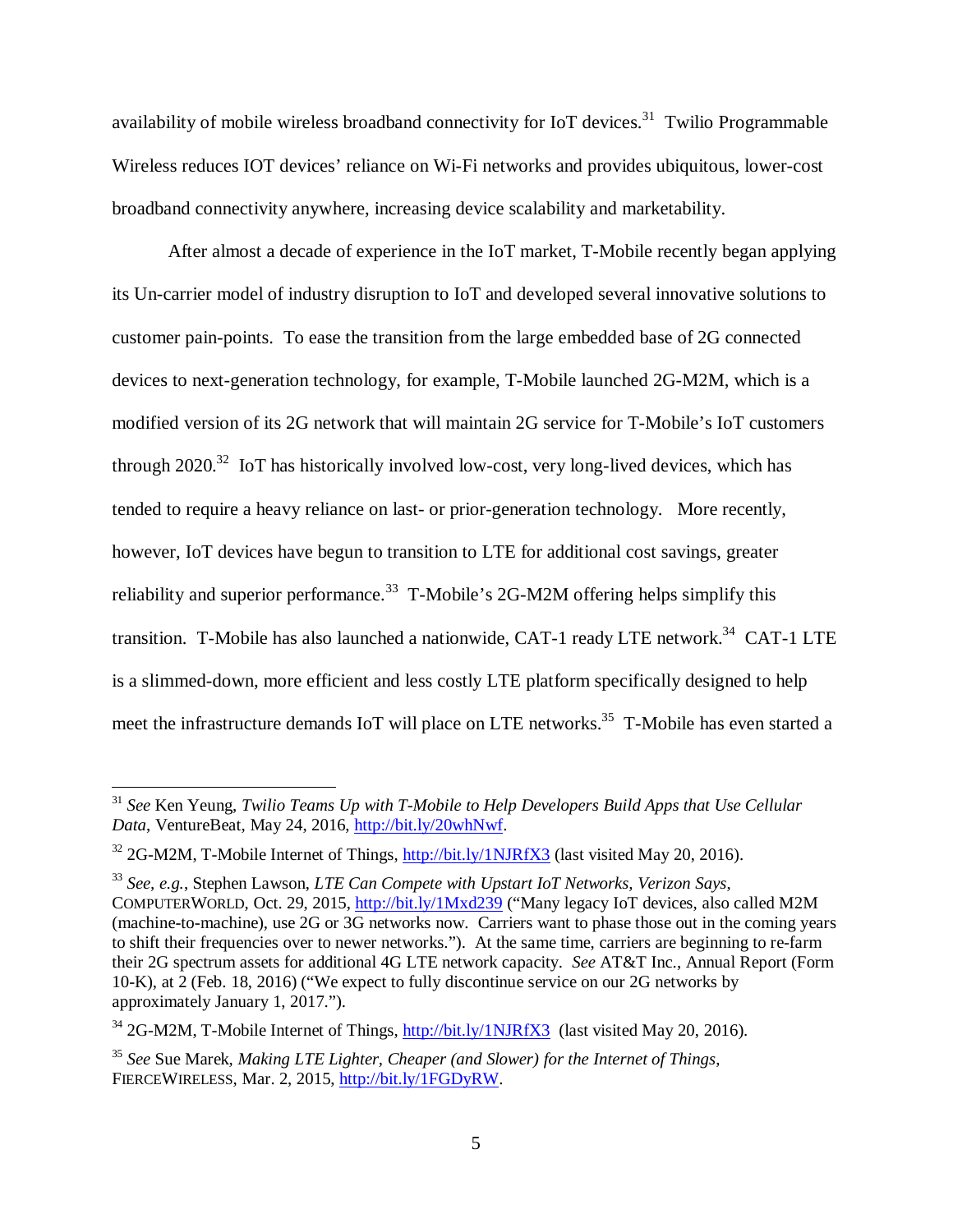financing program to help IoT customers acquire the hardware necessary to transition from 2G to  $LTE.^{36}$ 

The United States can stimulate the growth and expansion of IoT by making more wireless spectrum available more quickly and by taking robust action against the unwarranted concentration of spectrum resources in the hands of just one or two industry participants. Adopting a service- and technology-neutral approach for IoT systems and devices promises to bring additional benefits for businesses and consumers.

#### **II. DISCUSSION**

In the *Notice*, NTIA seeks comment on "specific goals or actions that the Department of Commerce, or the U.S. Government in general, might take (on its own or in conjunction with the private sector)" to foster IoT innovation and growth.<sup>37</sup> To accelerate the deployment and adoption of IoT, NTIA and its federal partners should focus on three primary objectives: (1) promoting access to spectrum; (2) avoiding market distortions by adopting privacy and cybersecurity regulations that are consistent across business sectors; and (3) continuing the nation's longstanding policies of technological neutrality. As discussed in greater detail below, making more spectrum available for wireless use and preventing further concentration of existing spectrum resources in the hands of the two largest mobile wireless service providers will promote competition among providers of IoT connectivity and help the IoT ecosystem grow at a faster pace. Adopting a privacy and security regulatory framework that recognizes the nascent IoT marketplace and takes an even-handed approach to service providers operating in different market segments will allow innovative and consumer-friendly offerings to flourish. And

<sup>&</sup>lt;sup>36</sup> 2G-M2M, T-Mobile Internet of Things, http://bit.ly/1NJRfX3 (last visited May 20, 2016).

<sup>37</sup> *Notice*, 81 Fed. Reg. at 19,958.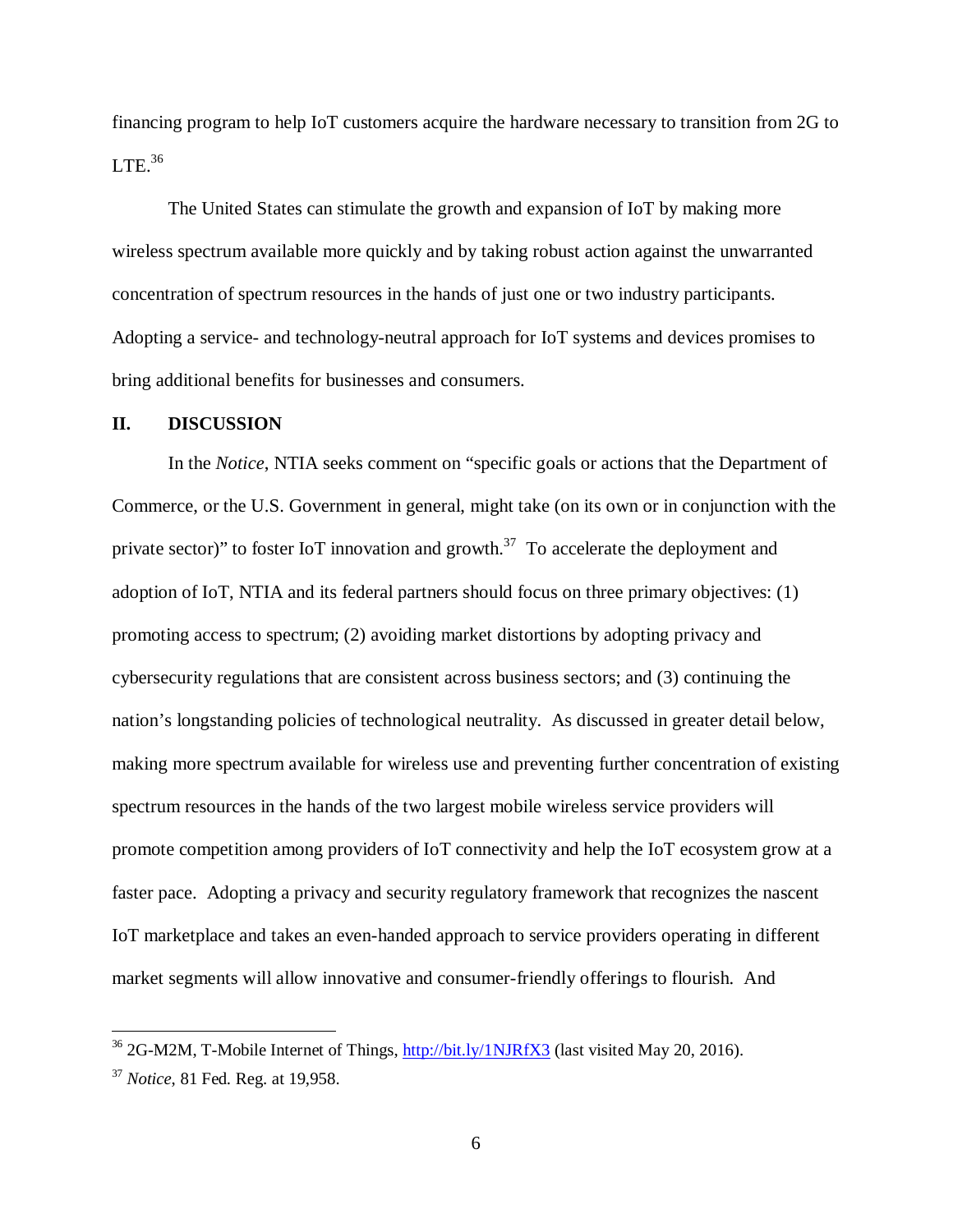following longstanding traditions of technology neutrality will provide the market certainty necessary to power IoT.

## **A. Making Access to Critical Spectrum Resources Available to Competitive Mobile Wireless Providers is Key to Securing IoT's Future.**

Operators that hope to compete in offering IoT services across different types of industrial and consumer vertical market segments will need access to a variety of spectrum bands to offer the network capabilities necessary to compete.<sup>38</sup> NTIA and the FCC can advance the development of IoT through improved spectrum policies that (1) maintain a clear and reasonable timeline for transitioning 600 MHz spectrum to mobile broadband use; (2) protect against further aggregation of critical spectrum resources; and (3) make additional high-band spectrum available for mobile broadband.

While the headlines around 5G have focused on the vast quantities of high-band spectrum necessary to support high-capacity broadband connections, mobile operators also need access to low-band spectrum to offer 5G services.<sup>39</sup> Indeed, the "backbone" of  $5G$  – and one of the fundamental prerequisites for IoT – is a robust coverage layer that can connect devices dispersed

<sup>38</sup> *See 5G Spectrum Recommendations*, 4G AMERICAS at 6 (Aug. 2015), http://bit.ly/1IR6mpb ("While certain applications would require highly robust performance over a long distance (a characteristic of lower frequencies), other applications would need very high throughput over shorter distances (a characteristic of higher frequencies). These aspects could be optimally achieved by service providers having access to a variety of bands to deliver a full 5G service.").

<sup>39</sup> *See Policies Regarding Mobile Spectrum Holdings, et al*., Report and Order, 29 FCC Rcd 6133, 6163 ¶ 59 (2014) ("*MSH Order*") ("We find that a service provider holding a mix of low- and high-band spectrum licenses would have greater flexibility and would be better able to optimize its network costs for a given quality level, thus promoting the efficient and intensive use of spectrum."); *id*. ¶ 61 ("Providers without access to that mix of spectrum that would allow them flexibility to optimize their networks must incur more costly means of expansion and will be unable to compete as robustly or constrain price increases by providers that do have such access.").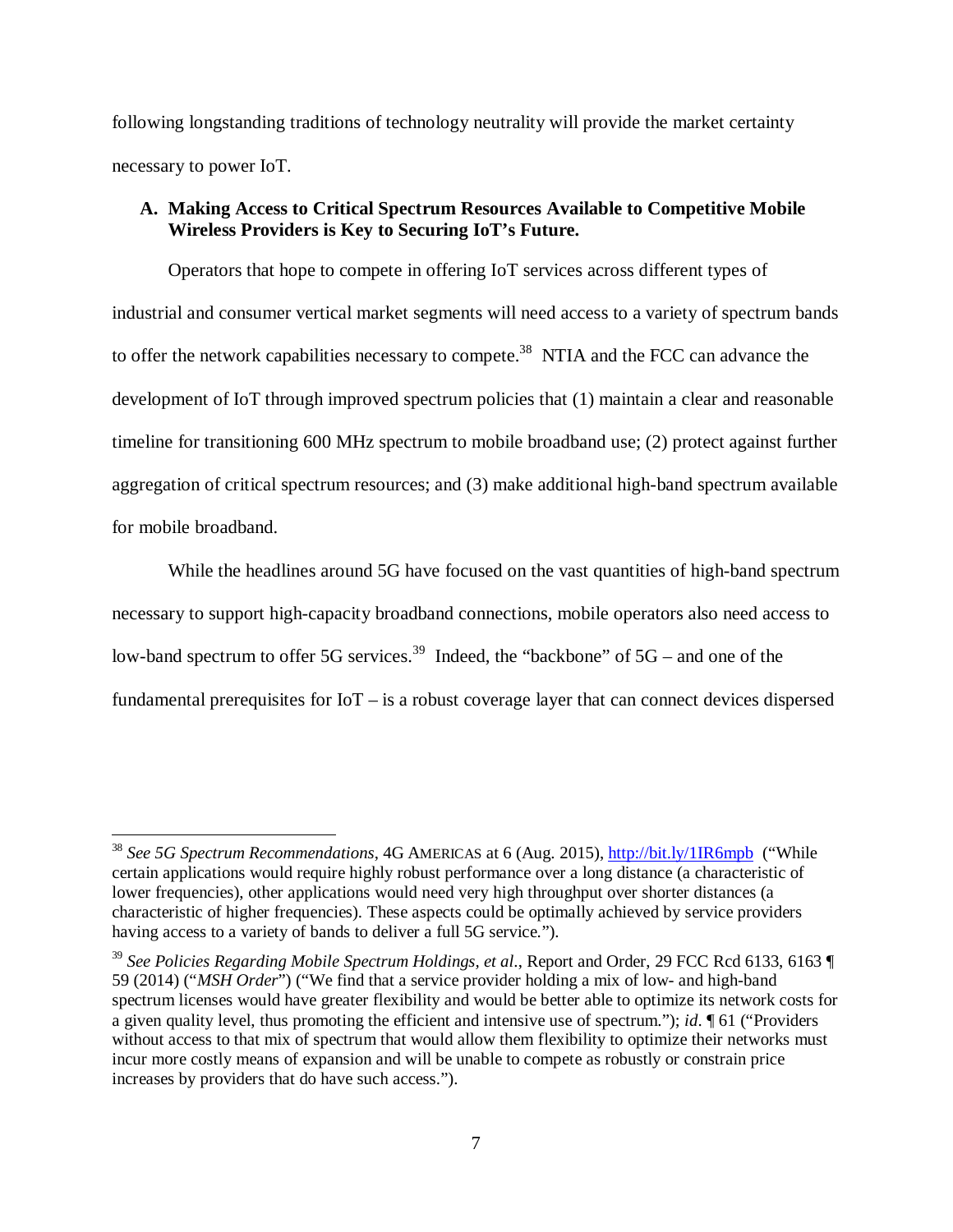over wide areas and in hard-to-service locations that lack local area network connectivity.<sup>40</sup> Mid-band and high-band spectrum cannot cost-effectively offer the types of wide-area and inbuilding coverage necessary to support these types of offerings.<sup>41</sup> The FCC's 600 MHz incentive auction is the last foreseeable opportunity for wireless carriers to acquire low-band spectrum through an auction process. The 600 MHz spectrum being auctioned propagates across wide areas and readily penetrates inside buildings. Licensing 600 MHz spectrum will increase carriers' capacity to support more IoT devices and push the benefits of IoT into new areas. Wireless carriers are expected to spend billions of dollars to acquire 600 MHz licenses and will need access to this low-band spectrum as soon as reasonably possible. $^{42}$ 

The FCC has established a 39-month transition deadline for the 600 MHz band, based on

existing and reasonably anticipated broadcast industry resources available to assist with

repacking work.<sup>43</sup> Delaying the transition date would rob wireless broadband service providers

<sup>&</sup>lt;sup>40</sup> Having a path to licensed low-power, wide-area spectrum is important to manage drones and other IoT products. These IoT devices and services are becoming rapidly commercialized using proprietary or nonlicensed networking standards, which pose greater security and network management risks.

<sup>41</sup> *See, e.g.*, *MSH Order* at 6164 ¶ 60.

<sup>42</sup> *See* GREENHILL & CO., LLC, INCENTIVE AUCTION OPPORTUNITIES FOR BROADCASTERS 2 (Oct. 2014) (citing estimates that forward auction proceeds could approach \$45 billion); KAGAN MEDIA APPRAISALS, CAN THE FCC ATTRACT A FULL HOUSE FOR THE 2016 BROADCAST INCENTIVE AUCTION? 8 (Feb. 11, 2015) ("Our analysis assumes the receipts from all bidders in the 600 MHz auction could well be in the \$60 billion-\$80 billion range, depending on how many megahertz are being sold once the final stage of the auction is reached.").

<sup>43</sup> *See generally* T-MOBILE ET AL., ON TIME AND ON BUDGET: COMPLETING THE 600 MHZ INCENTIVE AUCTION REPACKING PROCESS WITHIN THE FCC'S 39-MONTH RELOCATION DEADLINE AND THE BUDGET ESTABLISHED BY CONGRESS (Feb. 17, 2016), *attached to Ex Parte* Letter from Steve Sharkey, Vice President, Government Affairs Technology and Engineering Policy, T-Mobile USA, Inc. to Marlene H. Dortch, Secretary, FCC, GN Docket No. 12-268 and AU Docket No. 14-252 (filed Feb. 17, 2016); T-MOBILE ET AL., ON TIME, ON BUDGET: A RESPONSE TO DTC'S MARCH 2016 PRESENTATION ON THE STATE OF BROADCASTER RELOCATION RESOURCES (May 11, 2016), *attached to Ex Parte* Letter from Trey Hanbury, Counsel to T-Mobile USA., Inc. to Marlene H. Dortch, Secretary, FCC, GN Docket No. 12-268 and AU Docket No. 14-252 (filed May 11, 2016).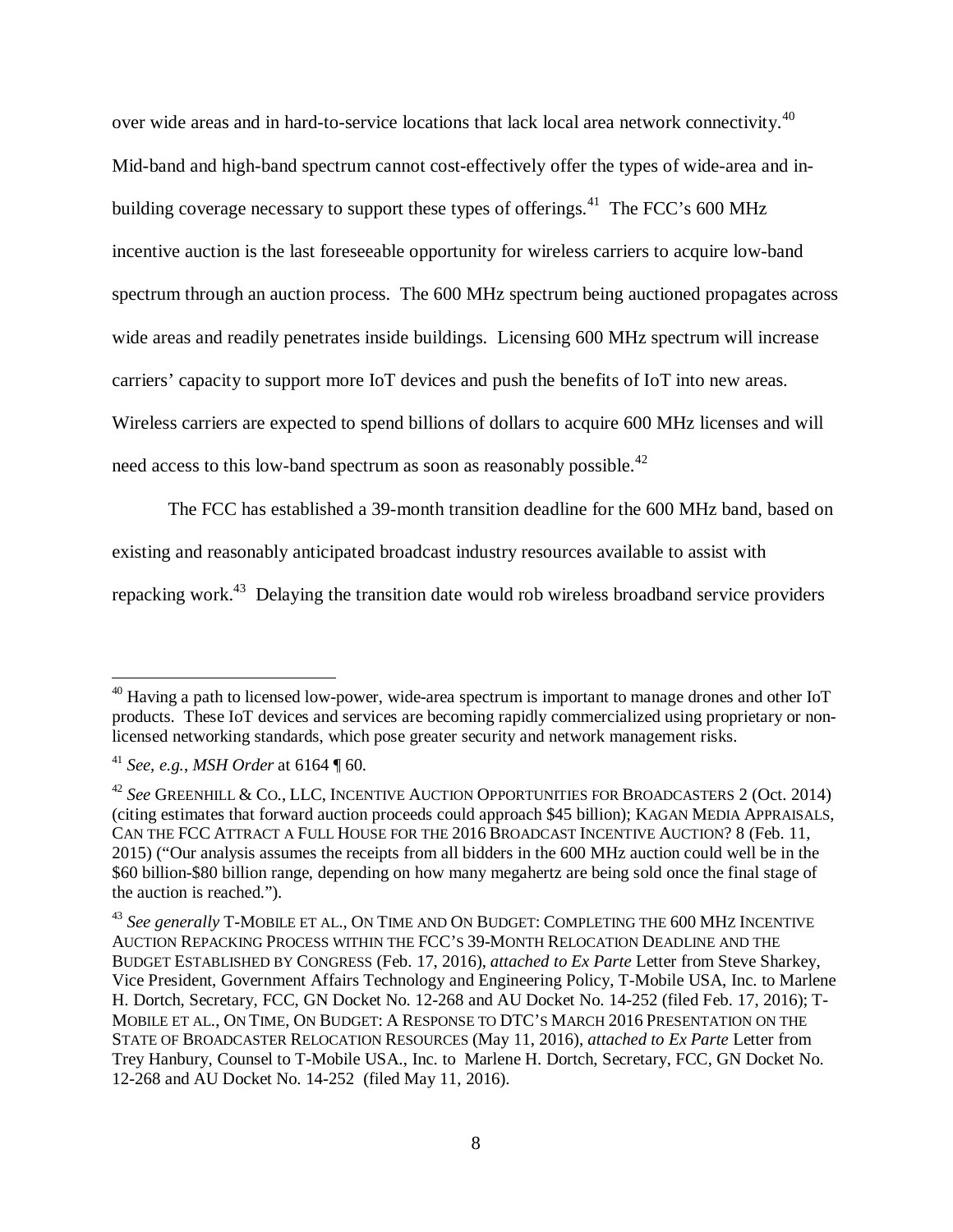and consumers of the benefits of having access to this spectrum.<sup>44</sup> While exceptional circumstances may merit waiver of the 600 MHz transition deadline on a case-by-case basis, the FCC must press forward with granting timely access to the 600 MHz broadband spectrum so the newly available capacity can power innovation and investment in IoT connectivity.

At the same time, the potential for excessive concentration of spectrum licenses threatens to hinder the development of IoT and diminish the benefits of robust competition in IoT. Today, two dominant providers hold licenses for more than two-thirds of below-1-GHz spectrum that is suitable and available for commercial mobile wireless service.<sup>45</sup> In its *Mobile Spectrum Holdings Report and Order*, the Commission acknowledged the danger of excessive concentration of low-band spectrum and established rules to address that risk.<sup>46</sup> The FCC adopted an "enhanced factor" standard of review for acquisitions that exceed one-third of the suitable and available low-band spectrum to "protect against the risk [of] further concentration of spectrum, particularly low-band spectrum, [which] would have significant effects on competition in the marketplace in the foreseeable future."<sup>47</sup> The FCC must use its heightened standard of review for low-band spectrum aggregation to avert the reduced investment, higher prices, less consumer choice, slower economic growth and diminished innovation that excessive low-band spectrum concentration can create.

Access to high-band, centimeter-wave spectrum above 3 GHz and millimeter-wave spectrum above 30 GHz promises to be just as important as access to low-band spectrum to

 $^{44}$  Coleman Bazelon & Giulia McHenry, Staying on Track: Realizing the Benefits from the FCC'S INCENTIVE AUCTION WITHOUT DELAY 13 (Feb. 20, 2015), *reproduced in* Comments of LocusPoint Networks, LLC, AU Docket No. 14-252 (filed Feb. 20, 2015).

<sup>45</sup> *MSH Order*, 29 FCC Rcd at 6196 ¶ 153.

<sup>46</sup> *See id.* 6135 ¶ 4.

 $47$  *Id.* ¶ 5.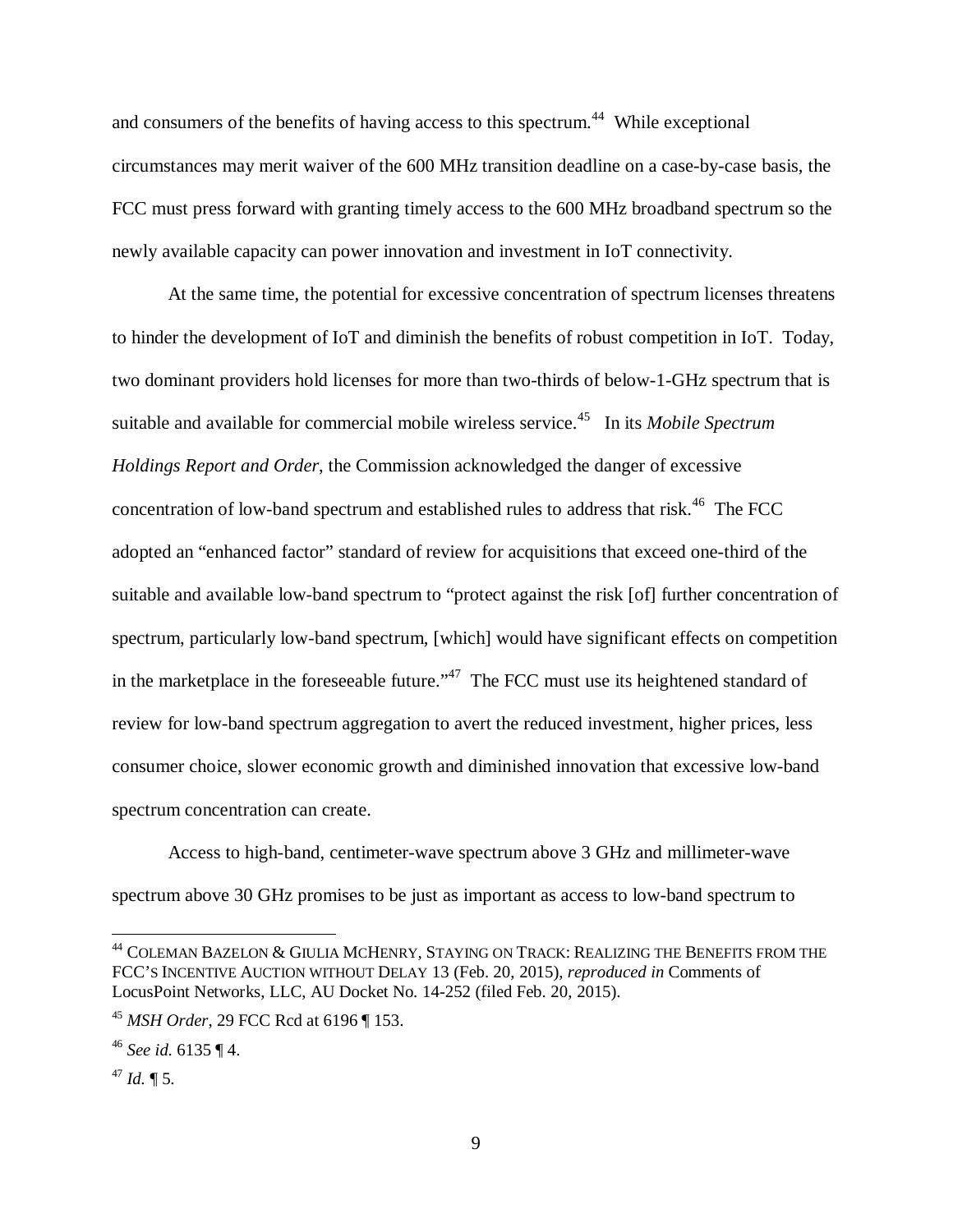advance the deployment of 5G services. High-band spectrum will offer greater capacity through improved spectrum availability and frequency reuse than possible with low-band spectrum; moreover, high-band spectrum will allow carriers to offer the high throughput, low latency and high reliability that are the hallmarks of  $5G$  service.<sup>48</sup> At the last International Telecommunication Union World Radiocommunication Conference ("WRC"), the U.S. and other stakeholders identified 11 bands of spectrum above 6 GHz that the next WRC will study for expanded mobile broadband capacity.<sup>49</sup> The number of bands above 6 GHz the next WRC allocates for mobile broadband service will directly affect IoT device production and service costs. If more high-band spectrum is globally harmonized for mobile broadband service, then IoT device manufacturers can leverage greater economies of scope and scale. Similarly, a larger number of bands designated for mobile broadband service will create increased international roaming options which should reduce overall service costs. There are several bands of higher frequency spectrum that could be allocated for mobile broadband, including 23.15-23.6 GHz; 24.25-27.5 GHz; 28.35-29.5 GHz; 31-31.3 GHz; 31.8-33.4 GHz; 40-40.5 GHz; 40.5-42.5 GHz; 42.5-43.5 GHz; 45.5-47 GHz; 47.2-50.2 GHz; 50.4-52.6 GHz; 57-64 GHz; 71-76 GHz; and 81- 86 GHz.<sup>50</sup> NTIA can foster the advancement of IoT by advocating that these additional spectrum bands are allocated for commercial 5G use and identifying additional high-band spectrum the U.S. can make available for 5G through either relocation or sharing.

<sup>48</sup> *See, e.g.*, Yoni Heisler, *5G Speeds Will Be Even Faster Than We Thought; Will Debut at 2018 Winter Olympics*, BGR, June 19, 2015, http://bit.ly/1QJkoCk (noting that 5G networks will "'have a capacity to provide more than 100 megabits-per-second average data transmission to over one million Internet of Things devices within 1 square kilometer.'").

<sup>49</sup> *See* World Radiocommunication Conference 2015 (WRC-15), Presentation to the FCC Open Meeting 6 (Dec. 17, 2015).

<sup>50</sup> *See* Comments of T-Mobile USA, Inc., GN Docket No. 14-177, at 6 (filed Jan. 27, 2016).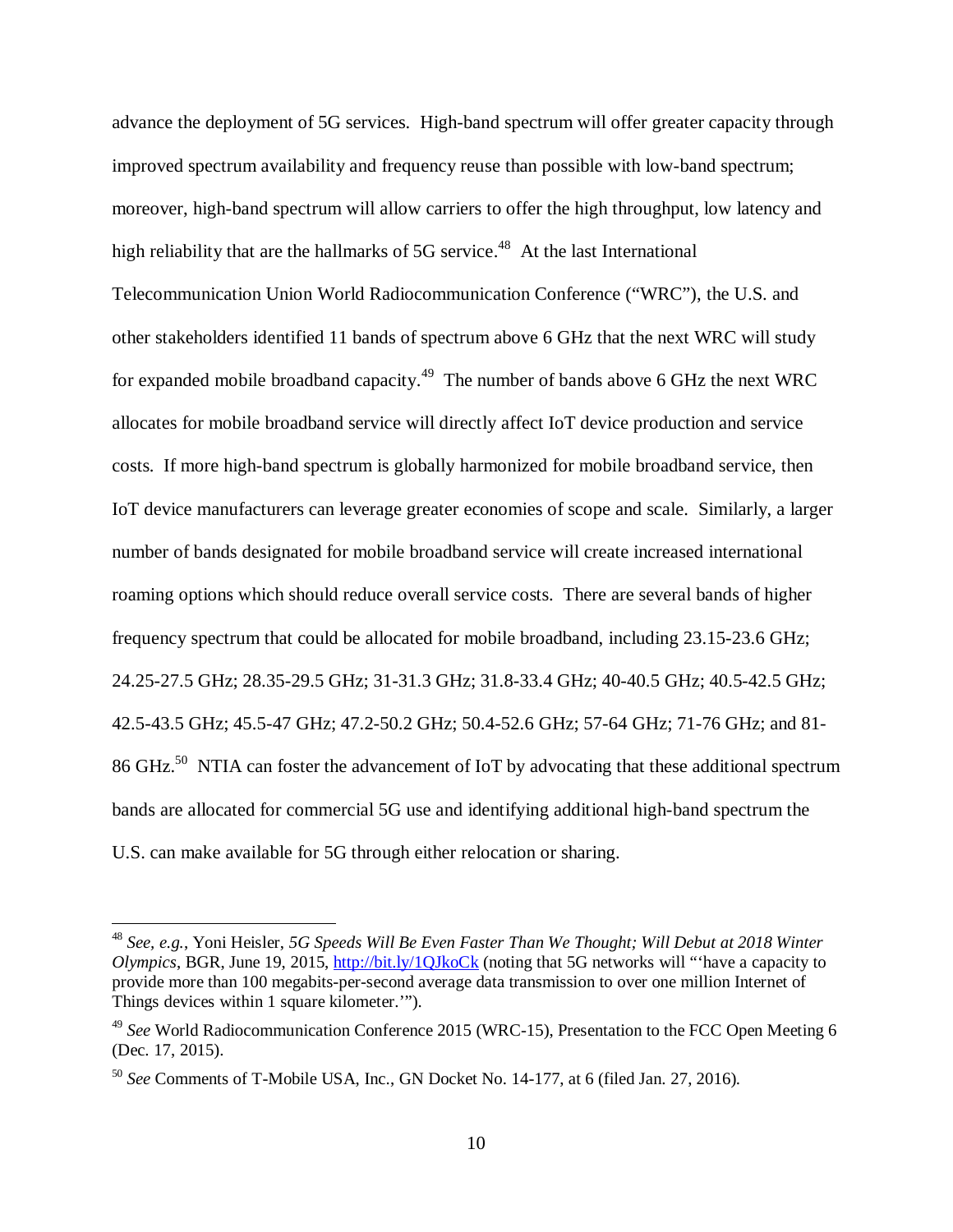The FCC must also act. The two dominant wireless carriers are moving swiftly to secure their access to high-band spectrum resources and, if left unchecked, could replicate their dominance of low-band spectrum in the high-band frequency rage. Verizon, for example, has already moved to acquire access to substantial quantities of 5G-capable spectrum in the 27.5 GHz and 31.3 GHz range.<sup>51</sup>

NTIA and the FCC have an opportunity to prevent the excessive concentration of highband spectrum before it starts. NTIA, as the Executive Branch agency with primary responsibility for advising the President on telecommunications policy issues, can work to ensure that additional high-band spectrum becomes globally harmonized for mobile broadband service and accessible to all mobile broadband service providers, not just the two dominant carriers. The FCC should simultaneously adopt a policy of applying additional regulatory scrutiny for any proposed transaction that would result in a carrier holding more than one-third of 5G-capable spectrum in a band or more than one-third of all high-band spectrum used or useful for 5G services. Adopting a spectrum-screen for high-band spectrum holdings would help promote competition for IoT services by preventing the two dominant providers from exercising undue influence over the delivery and pricing of 5G services.

## **B. IoT Privacy and Security Regulations Should Not Impede the Development of Consumer-Friendly Offerings.**

NTIA and its federal partners should avoid adopting overly burdensome and potentially duplicative or conflicting cybersecurity and privacy IoT regulations. The FCC recently proposed stringent broadband privacy rules that would apply only to Internet service providers ("ISPs")

<sup>51</sup> *See generally Applications Filed for the Transfer of Control of XO Communications, LLC to Verizon Communications Inc.*, Public Notice, WC Docket No. 16-70, DA 16-393 (rel. Apr. 12, 2016); Petition to Deny of Dish Network Corporation, WC Docket No. 16-70 (filed May 3, 2016).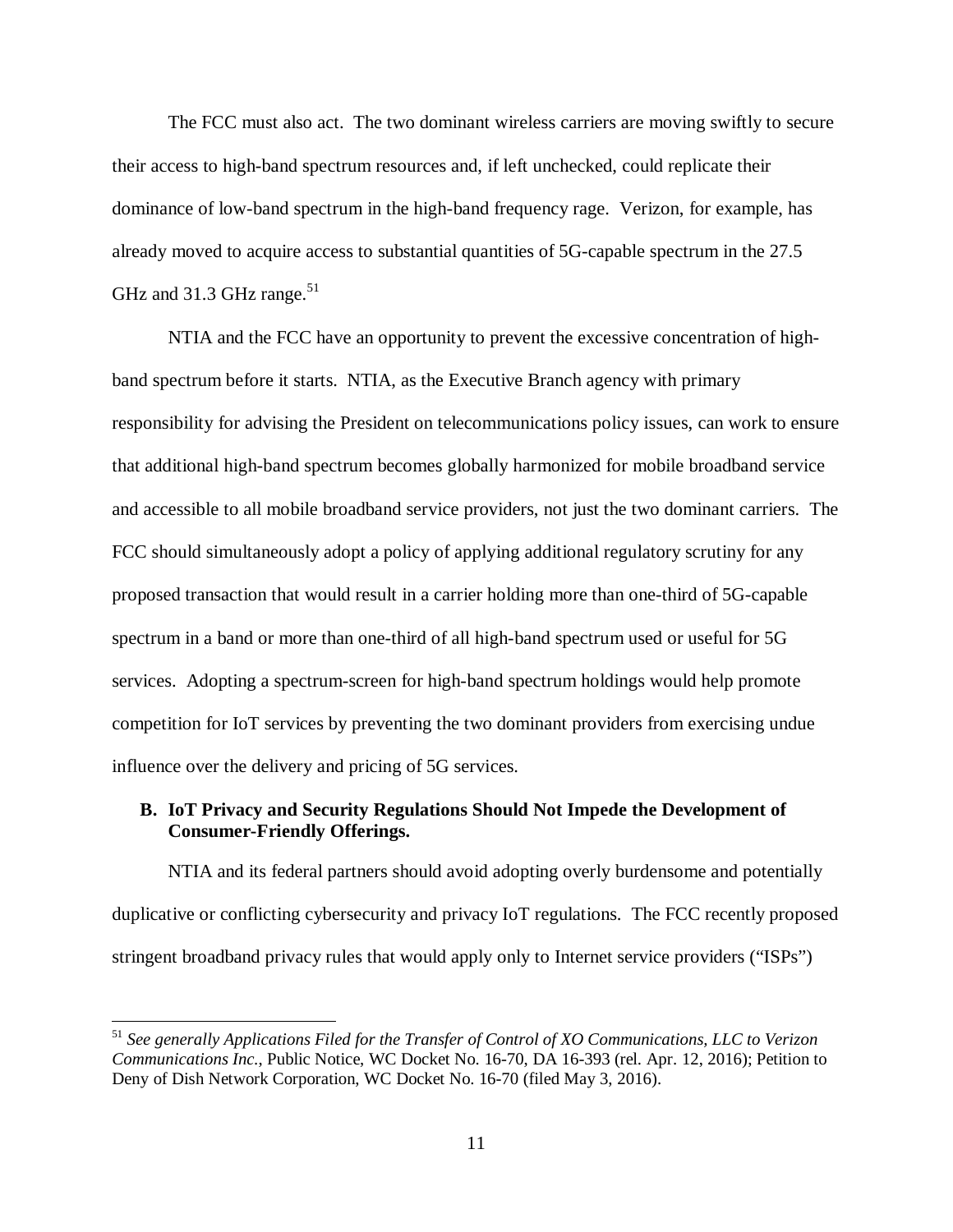and not extend to edge providers that have access to the same information and operate in the same Internet ecosystem.<sup>52</sup> Under the FCC's proposed rules, mobile broadband providers may prove less able to compete with edge providers, leading to upward pricing pressure and reducing the potential for innovation in the sector. For consumers, these market distortions could mean having to forgo new or competing products and services that ISPs otherwise would have brought to market. Sector-specific regulation is the wrong approach for IoT.

Both IoT and the 5G networks over which IoT will operate are nascent technologies that will open the doors to developed (and yet-to-be developed) applications and systems. NTIA and other federal agencies should only adopt cybersecurity and privacy regulations based on clear evidence of actual harm after balancing the need for regulation against the deterrent effects regulation will have on innovation and investment. Wireless carriers have strong incentives to safeguard their customers' personal information. If a wireless carrier misuses a consumer's data or does not devote the resources needed to develop and maintain meaningful privacy and security programs, customers can switch to another provider. Moreover, the FTC's flexible, technologyneutral and harm-based approach to consumer privacy provides a unified regime for all online actors. The FTC's rules adequately protect consumers by aggressively enforcing rules that are focused on consumer harm. If other federal agencies were to adopt competing rules, then regulatory uncertainty could impair innovation. The same can be said for cybersecurity

-

<sup>52</sup> *See Protecting the Privacy of Customers of Broadband and Other Telecommunications Services*, Notice of Proposed Rulemaking, 31 FCC Rcd 2500, 2546 ¶ 132 (2016) ("We recognize that edge providers, who may have access to some similar customer [proprietary information], are not subject to the same regulatory framework, and that this regulatory disparity could have competitive ripple effects."). Just last week, Federal Trade Commission ("FTC") staff informed the Commission that "the FCC's proposed rules, if implemented, would impose a number of specific requirements on the provision of BIAS services that would not generally apply to other services that collect and use significant amounts of consumer data. This outcome is not optimal." *See* Comments of the Staff of the Bureau of Consumer Protection of the Federal Trade Commission, WC Docket No. 16-106, at 8 (filed May 27, 2016), *available at* http://1.usa.gov/1TVttYH.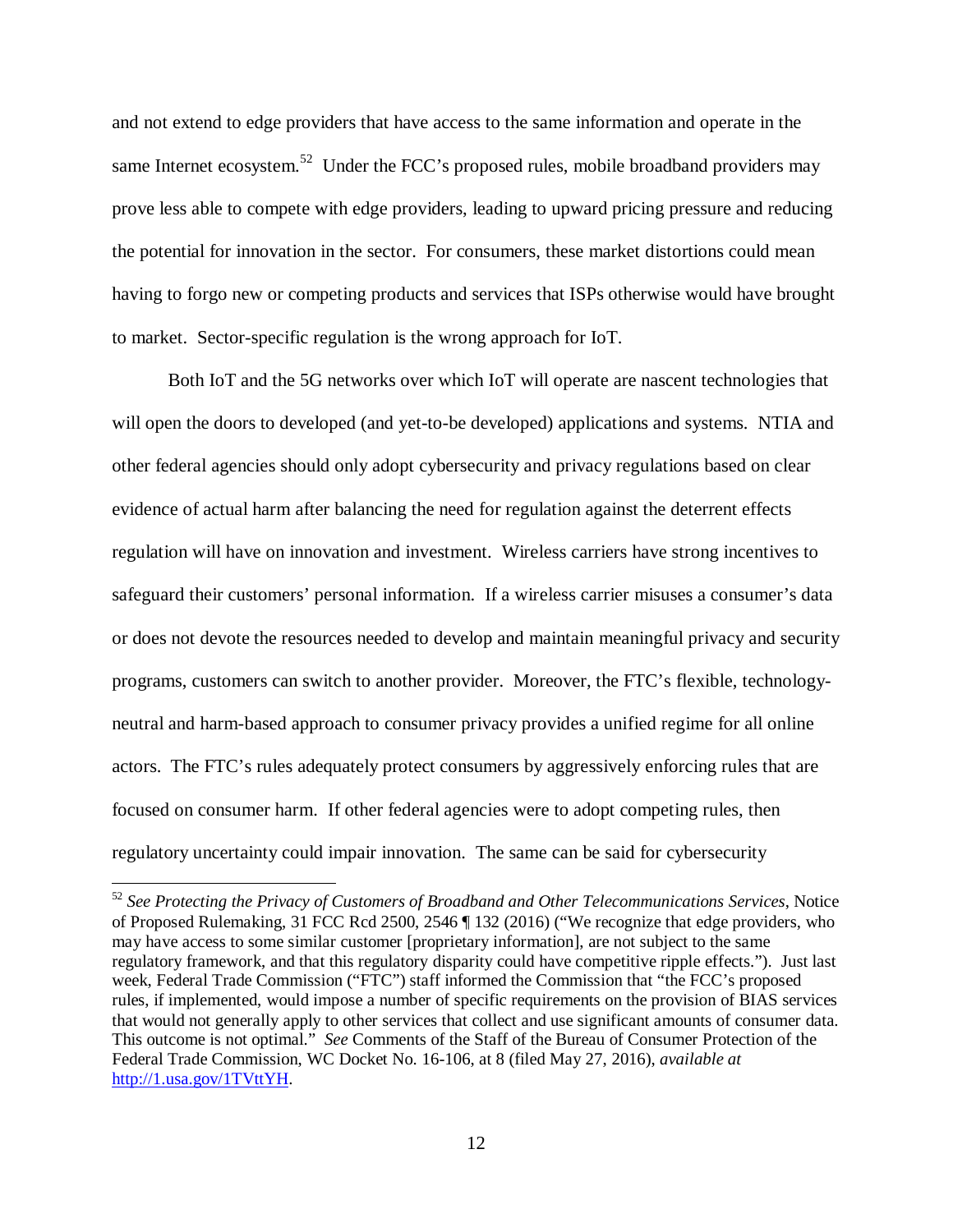regulations. As CTIA notes, "prescriptive security regulations for 5G are premature given that there is much still unknown about 5G deployments and attendant security challenges."<sup>53</sup> Moreover, "[s]ecurity-related regulations are doubly premature in light of the emerging use cases for 5G, the Internet of Things, and machine-to-machine, the development of which could be distorted by regulation."<sup>54</sup> Divergent privacy regimes that regulate data based on who holds it rather than the data's sensitivity threaten to create the kind of market-distorting regulatory inconsistency and consumer confusion that will hamper IoT deployment and adoption.

## **C. Technology Neutrality Will Provide the Capacity Necessary to Meet the Exploding Demand for IoT Device Connectivity.**

LTE-U is a set of protocols that aggregate licensed and unlicensed spectrum for LTE access, enhancing user experience.<sup>55</sup> In testing conducted by Qualcomm, LTE-U provided double the service capacity and range compared to Wi-Fi networks alone.<sup>56</sup> But some operators have urged the FCC to adopt rules that prevent wireless carriers from deploying LTE-U and similar technologies.<sup>57</sup> Government agencies should refrain from adopting practices or rules that discriminate against next-generation unlicensed services such as LTE-U.

<sup>53</sup> *See Ex Parte* Letter from Thomas K. Sawanobori, Chief Technology Officer, CTIA – The Wireless Association® to Marlene H. Dortch, Secretary, FCC, GN Docket No. 14-177, *et al*., at 4 (filed May 23, 2016).

<sup>54</sup> *Id.* at 4-5.

<sup>55</sup> *See* LTE Advanced in Unlicensed Spectrum | Qualcomm, http://bit.ly/1EwAhUD (last visited May 23, 2016).

<sup>56</sup> *See* QUALCOMM, Background on LTE-Unlicensed 8, *attached to Ex Parte* Letter from Patrick Welsh, Executive Director, Public Policy and Law, Verizon, to Marlene H. Dortch, Secretary, FCC, ET Docket No. 15-105 (filed Oct. 2, 2015).

<sup>57</sup> *See, e.g.*, Comments of Cablevision Systems Corp., ET Docket No. 15-105 (filed June 11, 2015); Reply Comments of National Cable & Telecommunications Association, ET Docket No. 15-105 (filed June 26, 2015).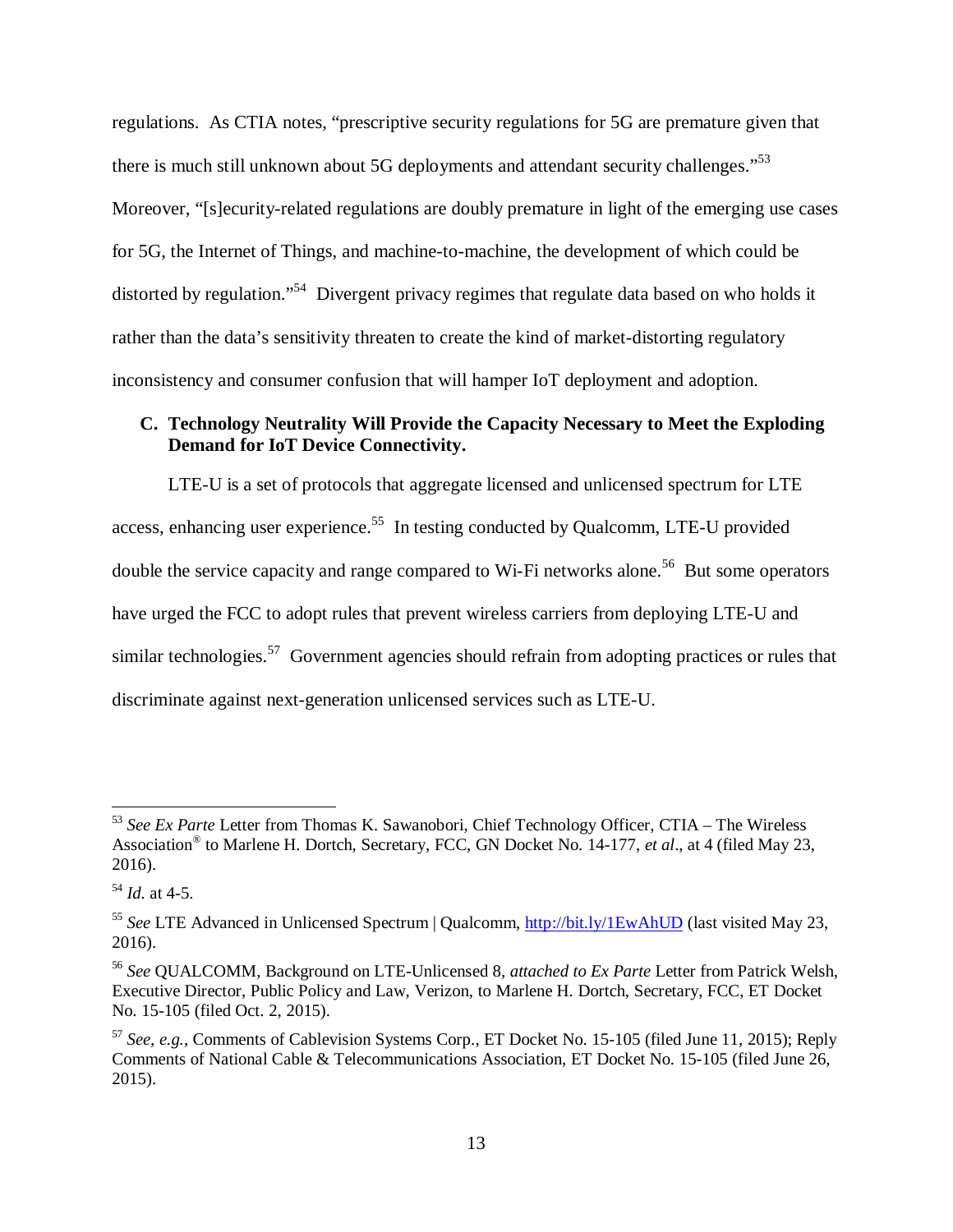LTE-U is based on 3GPP's current standards of Release 10/11/12 of LTE and complies with the Commission's Part 15 rules that govern access to unlicensed bands. LTE-U protocols allow LTE-U to share spectrum fairly with Wi-Fi and other unlicensed users, and in many cases LTE-U is a better neighbor to Wi-Fi than Wi-Fi is to itself.<sup>58</sup> LTE-U protocols dynamically avoid Wi-Fi through spectrum-sensing capabilities that seek out unoccupied channels within a Wi-Fi band.<sup>59</sup> When the service cannot find an unoccupied channel within the band, LTE-U uses an adaptive duty cycle that allows it to take turns with other unlicensed users without degrading performance.<sup>60</sup> LTE-U is designed to maximize efficiency of unlicensed spectrum and deliver more throughput to consumers while at the same time helping to ease the well-documented mobile broadband spectrum crunch.<sup>61</sup> Extensive testing not typically required of unlicensed devices demonstrates LTE-U can coexist with other unlicensed devices, such as Wi-Fi, without causing harmful interference.<sup>62</sup> Policies and procedures that deny new technologies the same access to unlicensed bands that others have enjoyed frustrate competition and deny consumers the benefits of the "permissionless innovation" that the unlicensed bands are designed to allow.

T-Mobile has no incentive to disrupt unlicensed operations because T-Mobile's business model depends in large measure on the successful operation of services in the unlicensed bands. To improve customer satisfaction, T-Mobile employs unlicensed innovations such as Wi-Fi calling and a Wi-Fi "Personal CellSpot," which is a device that enables customers to put the

-

<sup>58</sup> *See Ex Parte* Letter from Member Companies of the LTE-U Forum and T-Mobile to Julius P. Knapp, Chief, Office of Engineering and Technology, FCC, ET Docket No. 15-105, at 1-2 (filed Sept. 9, 2015).

<sup>59</sup> *See id.* at 1-2.

<sup>60</sup> *See id.* at 2.

 $^{61}$  *Id.* at 1.

 $62$  *See* Comments of T-Mobile USA, Inc., ET Docket No. 15-105, at 2 (filed June 11, 2015).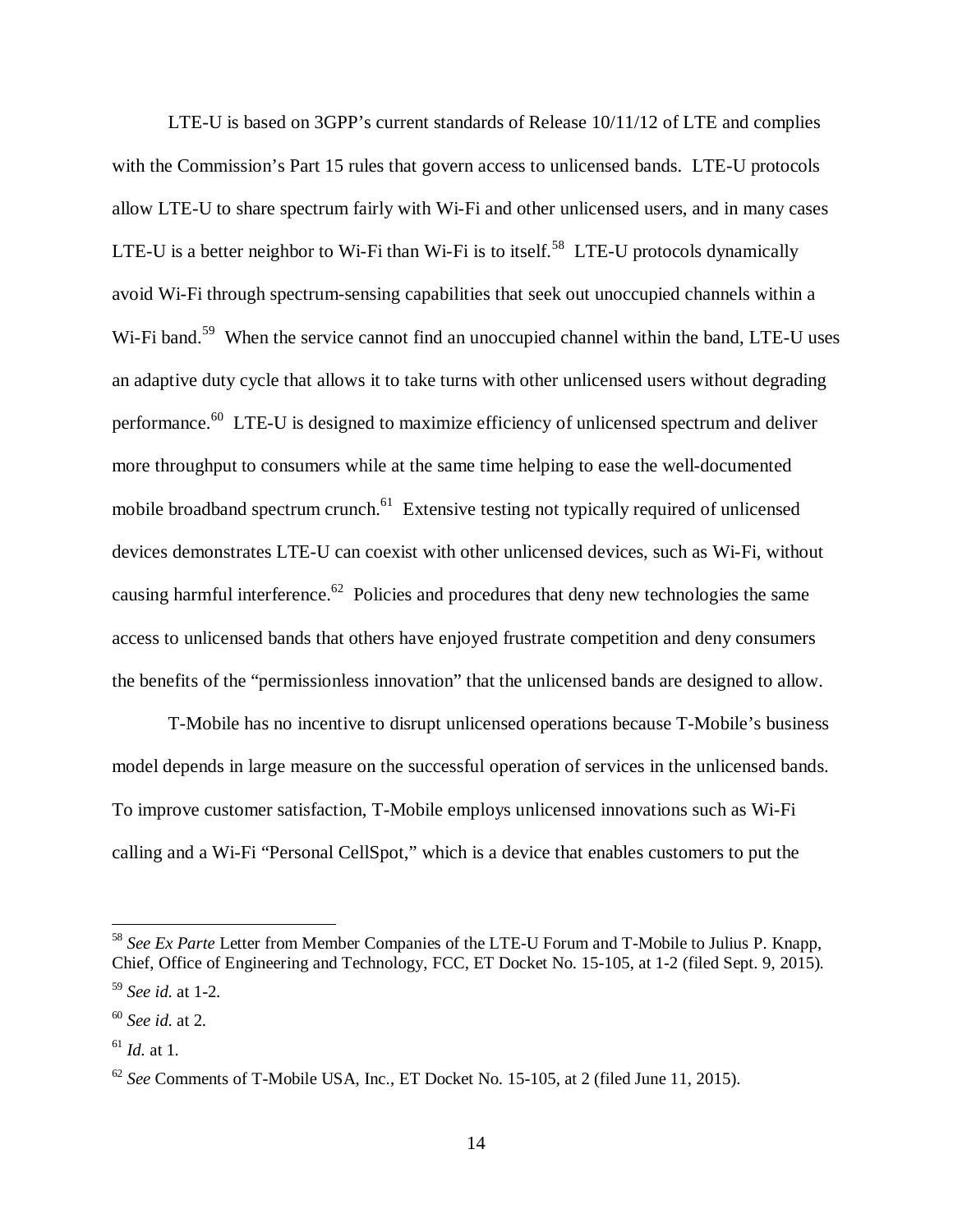capabilities of a personal T-Mobile tower in their home.<sup>63</sup> T-Mobile also uses unlicensed spectrum to support carrier offload and backhaul services for its network.<sup>64</sup> Wi-Fi will remain a critical component of T-Mobile's network for the foreseeable future, and the Commission should not prevent T-Mobile and other carriers from deploying new and innovative uses of unlicensed spectrum to support wireless broadband services for consumers.

Continuing the technology neutral policies of the last several decades that helped to write the unlicensed spectrum success story will permit new technologies, such as IoT, to use spectrum resources to their greatest potential.

#### **III. CONCLUSION**

 As the number of IoT devices grows from five billion to more than 25 billion over the next four years, the Internet of Things promises to inject hundreds of billions of dollars into the global economy and create new levels of efficiency and convenience for businesses and consumers alike. Increasing access to low-, mid- and high-band spectrum would accelerate IoT device connectivity and allow carriers to offer more competitive pricing and service. Meanwhile, common-sense regulations in the presence of market failure will help promote the types of robust competition that advances the public interest in investment and innovation. But the FCC and other federal agencies should avoid adopting sector- or technology-specific rules that could lead to market distortions that confuse the public and limit competition. Federal agencies should likewise avoid the use of unwarranted technical preconditions before new devices can access the nation's unlicensed spectrum. Taken together, these actions would

<sup>63</sup> *See id.* at 4-5.

<sup>64</sup> *Id.* at 3.